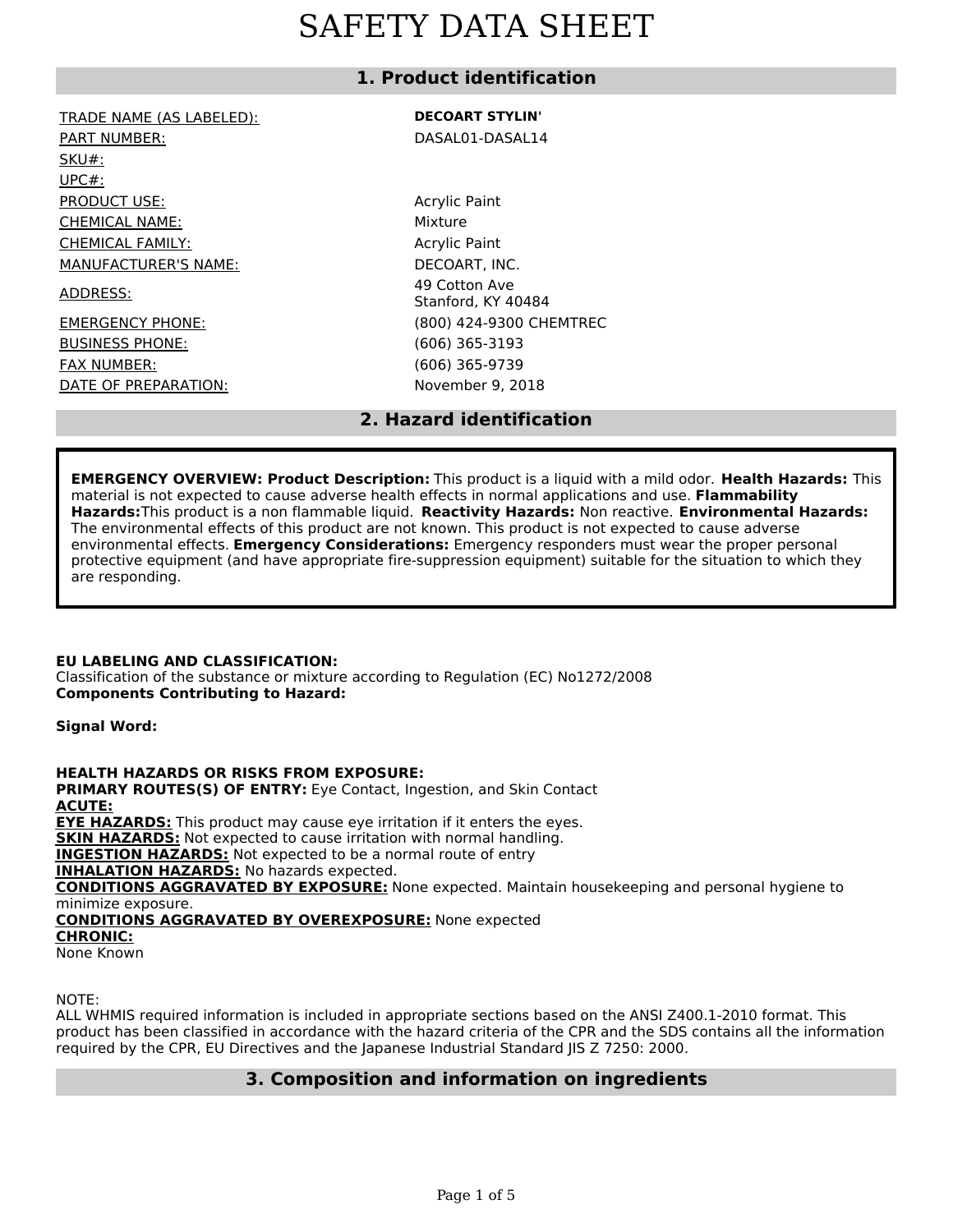| <b>Hazardous</b><br><b>Ingredients</b> | CAS#                  | <b>EINECS #</b>       | <b>ICSC</b><br># | WT#           | <b>Hazard Symbol Risk Phrases</b>                               |  |  |  |  |  |
|----------------------------------------|-----------------------|-----------------------|------------------|---------------|-----------------------------------------------------------------|--|--|--|--|--|
| Acrylate Polymer<br>Solution           | 28205-96-1            | Not Listed            | Not<br>Listed    | $\leq$ = 35%  | <b>HAZARD CLASSIFICATION: NONE</b><br><b>RISK PHRASES: NONE</b> |  |  |  |  |  |
| Water                                  | 7732-18-5             | 231-791-2             | Not<br>Listed    | $\leq$ = 32%  | HAZARD CLASSIFICATION: NONE<br><b>RISK PHRASES: NONE</b>        |  |  |  |  |  |
| Titanium Oxide                         | 13463-67-7            | 236-675-5             | 0338             | $\leq$ = 13%  | HAZARD CLASSIFICATION: NONE<br><b>RISK PHRASES: NONE</b>        |  |  |  |  |  |
| Non-Hazardous<br>Colorants             | Non-Hazardous Mixture | Not Listed            | Not<br>Listed    | $\leq$ = 10%  | <b>HAZARD CLASSIFICATION: NONE</b><br><b>RISK PHRASES: NONE</b> |  |  |  |  |  |
| Propylene Glycol                       | $57 - 55 - 6$         | 200-338-0             | 0321             | $\leq$ = 3%   | <b>HAZARD CLASSIFICATION: NONE</b><br><b>RISK PHRASES: NONE</b> |  |  |  |  |  |
| Glycol Ether                           | 29911-28-2            | 249-951-5             | Not<br>Listed    | $\leq$ = 3%   | None                                                            |  |  |  |  |  |
| Nepheline Syenite                      | 37244-96-5            | Not Listed<br>in ESIS | Not<br>Listed    | $\leq$ = 1.5% | None                                                            |  |  |  |  |  |

# **4. First-aid measures**

Contaminated individuals of chemical exposure must be taken for medical attention if any adverse effect occurs. Rescuers should be taken for medical attention, if necessary. Take copy of label and SDS to health professional with contaminated individual.

**SKIN EXPOSURE:** Wash with soap and water. If discomfort occurs or persists, contact a physician immediately. **EYE EXPOSURE:** Immediately flush eyes with plenty of water for at least 15 minutes, lifting lower and upper eyelids occasionally. Get medical attention if irritation persists.

**INHALATION:** If breathing becomes difficult remove contaminated individual to fresh air. If victim is not breathing provide artificial respiration. Seek medical attention immediately.

**INGESTION:** If this product is swallowed, CALL PHYSICIAN OR POISON CONTROL CENTER FOR MOST CURRENT INFORMATION. If professional advice is not available, do not induce vomiting. Never induce vomiting or give diluents (milk or water) to someone who is unconscious, having convulsions, or unable to swallow. **RECOMMENDATIONS TO PHYSICIANS:** Treat symptoms and eliminate overexposure.

## **5. Fire-fighting measures**

**FLASH POINT:** Non-Flammable **AUTOIGNITION TEMPERATURE:** Not Applicable **FLAMMABLE LIMITS (in air by volume, %):**Lower NA; Upper NA **FIRE EXTINGUISHING MATERIALS:** Use agent most appropriate to extinguishing surrounding fire. **UNUSUAL FIRE AND EXPLOSION HAZARDS:** None Known Explosion Sensitivity to Mechanical Impact: Not Sensitive Explosion Sensitivity to Static Discharge: Not Sensitive **SPECIAL FIRE-FIGHTING PROCEDURES:** Incipient fire responders should wear eye protection. Structural firefighters must wear Self-Contained Breathing Apparatus and full protective equipment. Isolate materials not yet involved in the fire and protect personnel. Move containers from fire area if this can be done without risk; otherwise, cool with carefully applied water spray. If possible, prevent runoff water from entering storm drains, bodies of water, or other environmentally sensitive areas.



**2** = Moderate **3** = Serious **4** = Severe

## **6. Accidental release measures**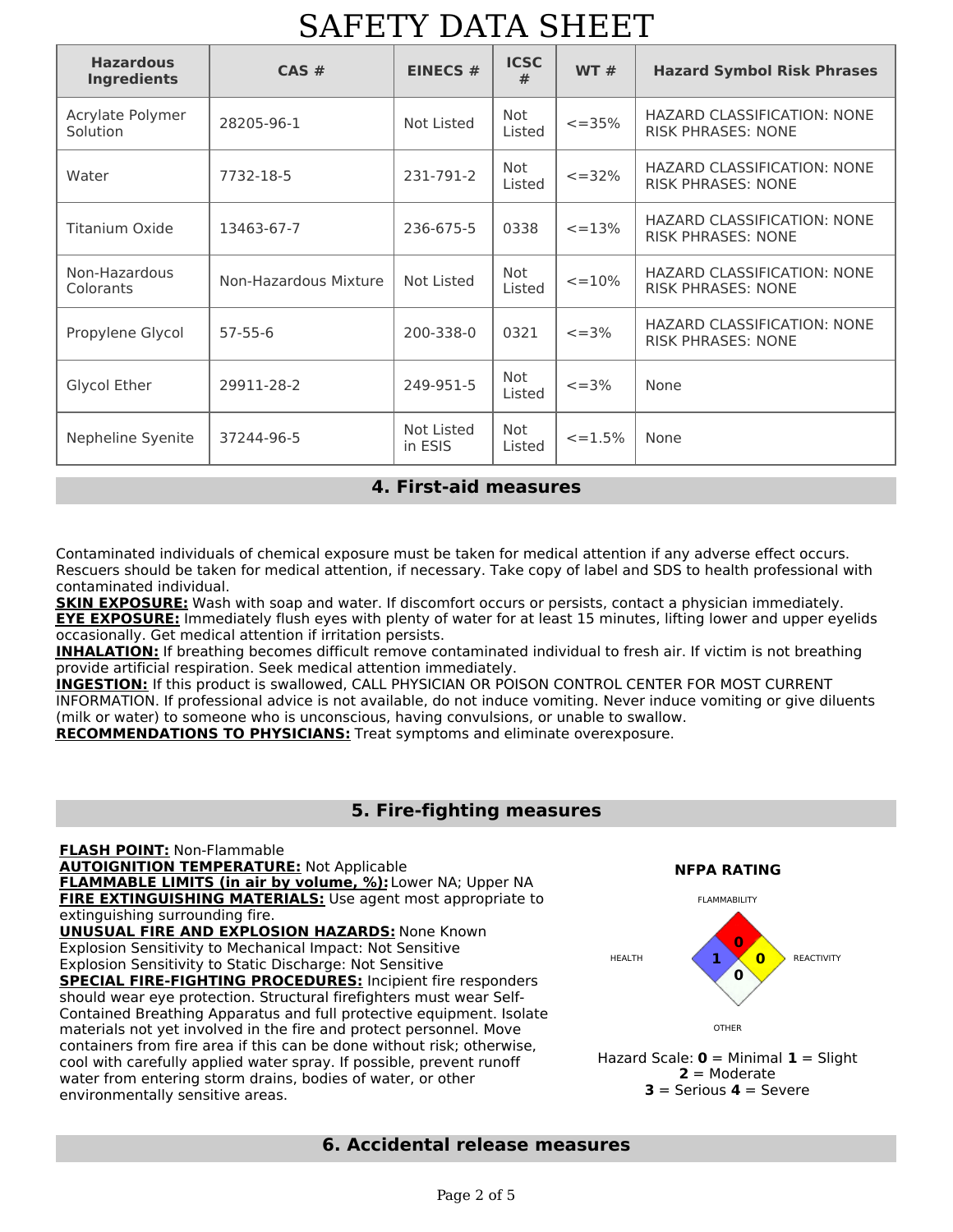**SPILL AND LEAK RESPONSE:** Absorb spill with inert material (e.g. vermiculite, sand, or earth), then place in suitable container for disposal. Clean up spills immediately, observing precautions.

US Regulations (CERCLA) require reporting spills and releases to soil, water and air in excess of reportable quantities. The toll free number for the US Coast Guard National Response Center is (800) 424-8802.

**DISPOSAL:** Dispose of in accordance with applicable Federal, State, and local procedures (see Section 13, Disposal Considerations).

# **7. Handling and storage**

**WORK PRACTICES AND HYGIENE PRACTICES:** Wash thoroughly after handling this product. Do not eat, drink, smoke, or apply cosmetics while handling this product.

**STORAGE AND HANDLING PRACTICES:** Avoid contact with eyes. Store in a tightly sealed container. Store in a cool, dry, well ventilated area. Protect from physical damage.

## **8. Exposure controls - personal protection**

**VENTILATION AND ENGINEERING CONTROLS:** Use with adequate ventilation to ensure exposure levels are maintained below the limits provided below. Use local exhaust ventilation, and process enclosure if necessary, to control airborne dust. Ensure eyewash/safety shower stations are available near areas where this product is used.

### **EXPOSURE LIMITS/GUIDELINES**

| <b>Component Name:</b>    | $CAS \#$              | <b>ACGIH TLVS</b> | <b>OSHA-PELS</b> | <b>NIOSH-TLVs</b> | <b>Other</b> |
|---------------------------|-----------------------|-------------------|------------------|-------------------|--------------|
| Acrylate Polymer Solution | 28205-96-1            | Not Listed        | Not Listed       | Not Listed        | Not Listed   |
| Water                     | 7732-18-5             | Not Listed        | Not Listed       | Not Listed        | Not Listed   |
| Titanium Oxide            | 13463-67-7            | Not Listed        | Not Listed       | Not Listed        | Not Listed   |
| Non-Hazardous Colorants   | Non-Hazardous Mixture | Not Listed        | Not Listed       | Not Listed        | Not Listed   |
| Propylene Glycol          | $57 - 55 - 6$         | Not Listed        | Not Listed       | Not Listed        | Not Listed   |
| Glycol Ether              | 29911-28-2            | Not Listed        | Not Listed       | Noth Listed       | Not Listed   |
| Nepheline Syenite         | 37244-96-5            | Not Listed        | Not Listed       | Not Listed        | Not Listed   |

International exposure limits may be established for the components of this product. Please check with competent authority in each country for the most recent limits in place.

The following information on appropriate Personal Protective Equipment is provided to assist employers in complying with OSHA regulations found in 29 CFR Subpart I (beginning at 1910.132) or equivalent standard of Canada, or standards of EU member states (including EN 149 for respiratory PPE, and EN 166 for face/eye protection), and those of Japan. Please reference applicable regulations and standards for relevant details.

**RESPIRATORY PROTECTION:** Not required with normal use. If necessary, use only respiratory protection authorized in the U.S. Federal OSHA Respiratory Protection Standard (29 CFR 1910.134), equivalent U.S. State standards, Canadian CSA standard Z94.4-93, the European Standard EN149, or EU member states.

**EYE PROTECTION:** Not normally required however, safety glasses are recommended as appropriate to prevent eye contact. If necessary, refer to U.S. OSHA 29 CFR 1910.133, Canadian Standards, and the European Standard EN166, Australian Standards, or relevant Japanese Standards.

**HAND PROTECTION:** Not required under normal use. If desired, wear rubber gloves to prevent skin contact. If necessary, refer to U.S. OSHA 29 CFR 1910.138, the European Standard DIN EN 374, the appropriate Standards of Canada, Australian Standards, or relevant Japanese Standards.

**BODY PROTECTION:** Not required under normal use. Wear appropriate clothing sufficient to prevent skin contact. If necessary, refer to appropriate Standards of Canada, or appropriate Standards of the EU, Australian Standards, or relevant Japanese Standards.

## **9. Physical and chemical properties**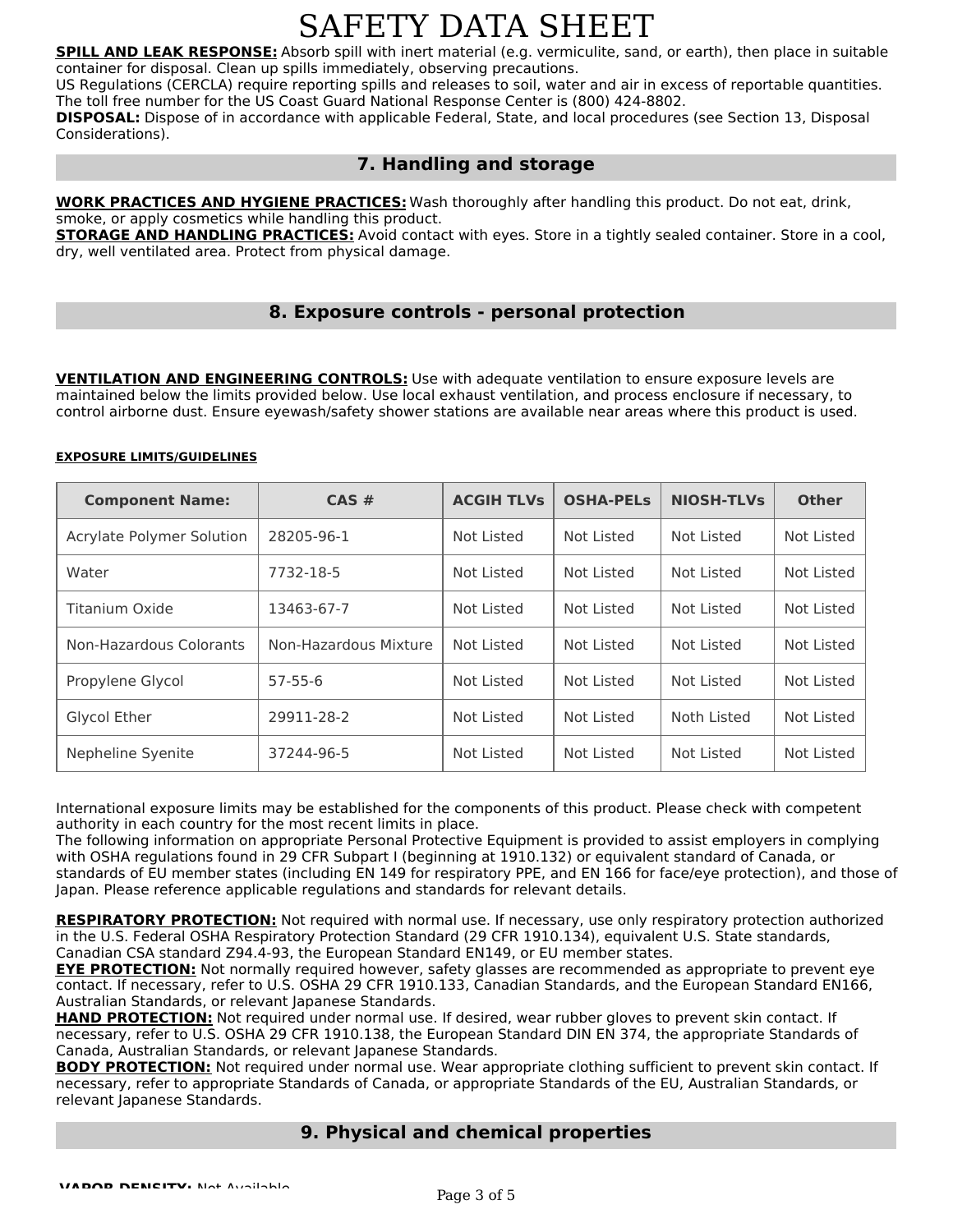**VAPOR DENSITY:** Not Available **SPECIFIC GRAVITY @ 20°C:** Not Available **VAPOR PRESSURE:** Not Available **FREEZING POINT:** Not Availble **ODOR THRESHOLD:** Mild **APPEARANCE, ODOR and COLOR:** This product is a liquid with a mild odor.

**EVAPORATION RATE (n-BuAc=1):** Not Available **SOLUBILITY IN WATER:** Not Available **pH:** Not Available **BOILING POINT:** Not Available

# **10. Stability and reactivity**

**STABILITY:** Stable **DECOMPOSITION PRODUCTS:** Carbon Monoxide and Carbon Dioxide **MATERIALS WITH WHICH SUBSTANCE IS INCOMPATIBLE:** None Known **HAZARDOUS POLYMERIZATION:** Will Not Occur. **CONDITIONS TO AVOID:** None Known

# **11. Toxicological information**

**TOXICITY DATA:**

**Routes of Entry:** Eye contact, Ingestion, Skin Contact

No LD50/LC50 information found relating to normal routes of occupational exposures.

**SUSPECTED CANCER AGENT:** None of the ingredients are found on the following lists: FEDERAL OSHA Z LIST, NTP, CAL/OSHA, IARC and therefore is not considered to be, nor suspected to be a cancer-causing agent by these agencies. **IRRITANCY OF PRODUCT:** This product may cause eye irritation.

**SENSITIZATION TO THE PRODUCT:** These products are not known to cause human skin or respiratory sensitization. **REPRODUCTIVE TOXICITY INFORMATION:** Listed below is information concerning the effects of this product and its components on the human reproductive system.

Mutagenicity: The components of this product are not reported to produce mutagenic effects in humans.

Embryotoxicity: The components of this product are not reported to produce embryotoxic effects in humans.

Teratogenicity: The components of this product are not reported to produce teratogenicity effects in humans.

Reproductive Toxicity: The components of this product are not reported to produce reproductive effects in humans.

# **12. Ecological information**

ALL WORK PRACTICES MUST BE AIMED AT ELIMINATING ENVIRONMENTAL CONTAMINATION.

**ECOTOXICITY:** Not available.

**BOD5 and COD:** Not available.

**PRODUCTS OF BIODEGRADATION:** Not available

**TOXICITY OF THE PRODUCTS OF BIODEGRADATION:** Not available

**ENVIRONMENTAL STABILITY:** Controls should be engineered to prevent release to the environment, including procedures to prevent spills, atmospheric release and release to waterways

**BIOACCUMULATION/ACCUMULATION:** These products have not been tested for bio-accumulation potential.

## **13. Disposal considerations**

**PREPARING WASTES FOR DISPOSAL:** Waste disposal must be in accordance with appropriate U.S. Federal, State, and local regulations, those of Canada, Australia, EU Member States and Japan.

# **14. Transportation information**

### **US DOT, IATA, IMO, ADR: Domestic (Land, D.O.T.)** Proper Shipping Name: Non-Regulated Material Hazard Class: Non Hazardous - Non Regulated **International (Water, I.M.O.)** Proper Shipping Name: Non-Regulated Material Hazard Class: Non Hazardous - Non Regulated **International (Air, I.C.A.O.)** Proper Shipping Name: Non-regulated Material Hazard Class: Non Hazardous - Non Regulated U.S. DEPARTMENT OF TRANSPORTATION (DOT) SHIPPING REGULATIONS: This product is not classified as dangerous goods, per U.S. DOT regulations, under 49 CFR 172.101. Non-Regulated TRANSPORT CANADA, TRANSPORTATION OF DANGEROUS GOODS REGULATIONS: These products are not classified as